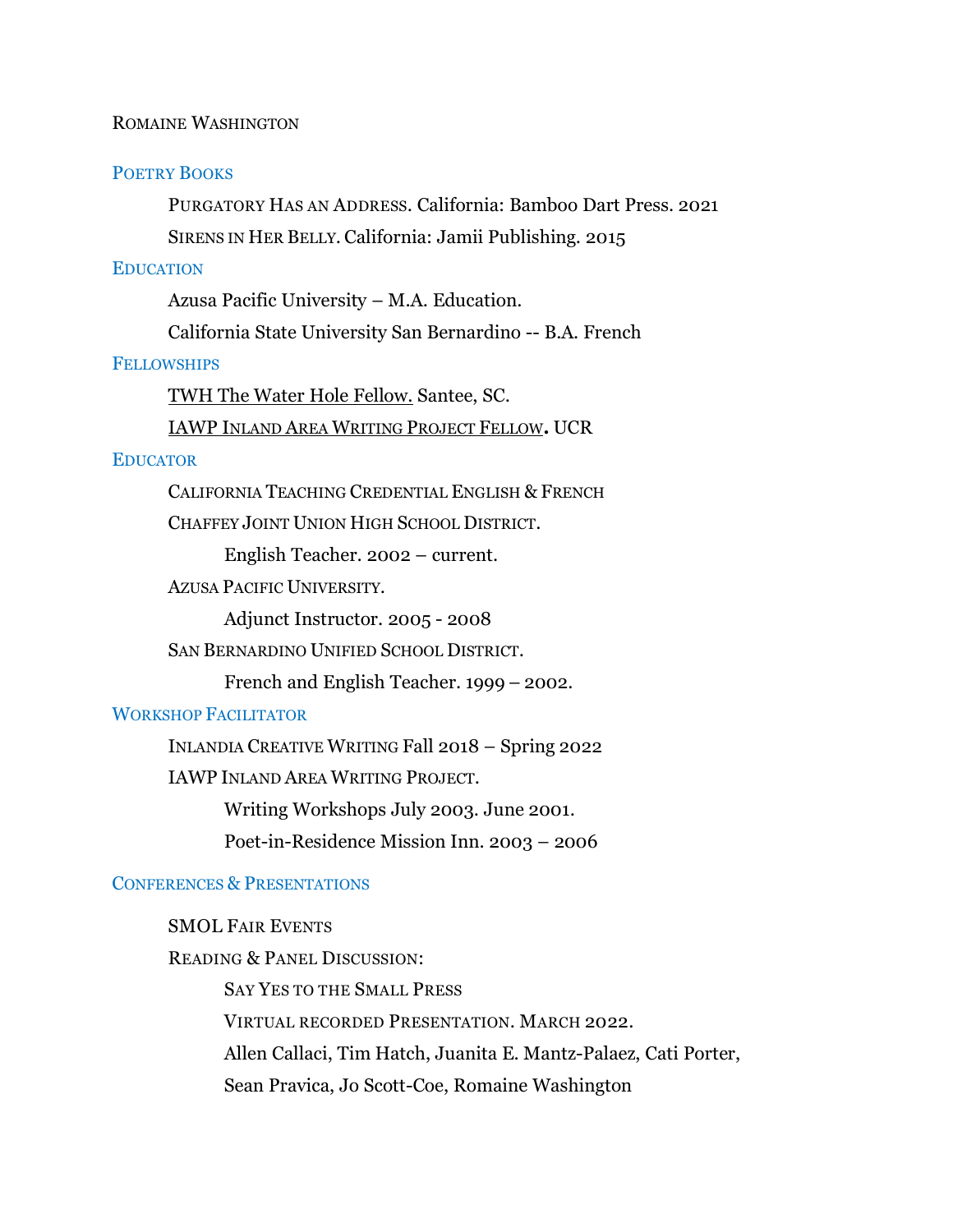SMOL FAIR EVENTS

READING & PANEL DISCUSSION:

SMALL TOWNS ARE WHERE CRAZY SH\*\* HAPPENS

VIRTUAL RECORDED PRESENTATION. MARCH 2022.

John Brantingham, Allen Callaci, Mark Givens, Stephanie Barbe Hammer,

Ruth Nolan, Cindy Rinne, Romaine Washington

ASSOCIATION OF WRITERS & WRITING PROGRAMS (AWP)

READING & PANEL DISCUSSION:

CONCISE PUNCHES OF REALITY: READINGS FROM FIVE CHAPBOOK MEMOIRS

VIRTUAL RECORDED PRESENTATION. MARCH 2022.

Gail Butensky, Allen Callaci, Kendall Johnson, Romaine Washington

CULTURAMA MT. SAN ANTONIO COLLEGE

WORKSHOP: WRITING WITH A FULL PALETTE

Reading with Stephanie Barbe Hammer Nov. 2021

LONG BEACH LITERARY ARTS CENTER

CHAPBOOK: PANEL TALK AND READING. July 2021

Ja'net Danielo, Emily Hockaday, Romaine Washington

CERRITOS COLLEGE ENGLISH DEPARTMENT

PANEL DISCUSSION. I AM SPEAKING: AMPLIFYING WOMEN'S VOICES.

Women Speaking at Work: Using English and Creative Writing Skills in the Workplace. March 2021.

ASSOCIATION OF WRITERS & WRITING PROGRAMS (AWP)

PANEL DISCUSSION: RE-DEFINING A WRITER'S SUCCESS. March 2018.

Nikia Chaney, Allyson Jeffredo, Julie Paegel, Isabel Quintero, Romaine Washington

CALIFORNIA ASSOCIATION OF TEACHERS OF ENGLISH. PRESENTATION OF BOOK AND UNITS FOR *Sirens in Her Belly.* February 2017. Faye Vallone-Visconti, Romaine Washington

CHAFFEY COLLEGE - MULTICULTURAL PROGRAM: HUMAN LIBRARY

Key-Note Speaker: *Social Justice, Sirens, and Serendipity*, May 2016.

PRE-CATE CONFERENCE

Poetry Workshop / Reading. February 2004. February 2003.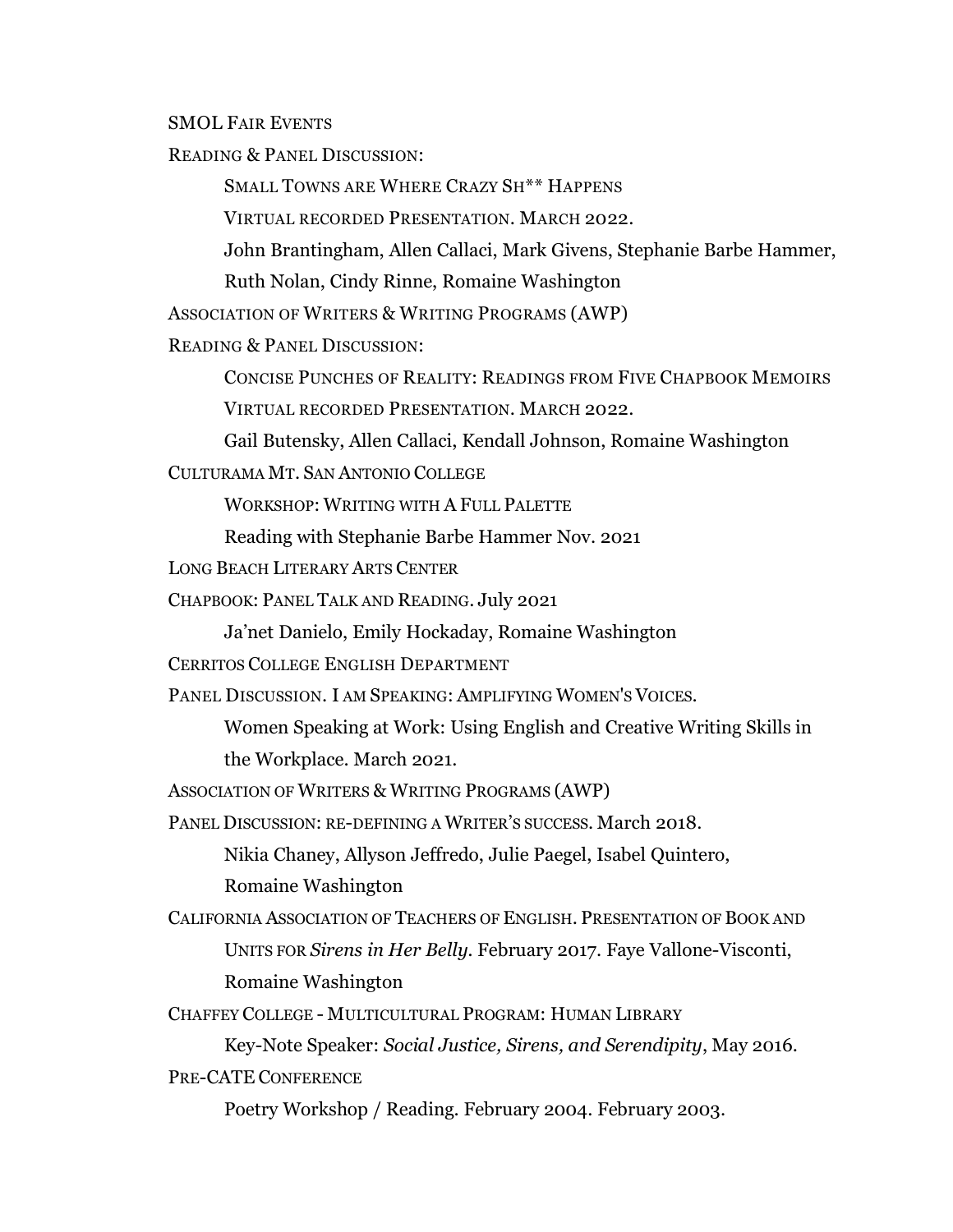Provide writing prompts and exercises.

Facilitate group feedback and writing discussion

# CURATOR/ INTERVIEWER

INLANDIA/BLACKLANDIA COMMUNITY PROGRAM

BLACK HISTORY READING & PANEL DISCUSSION:

The Language of [Healing-The](https://www.youtube.com/watch?v=C-pOSClnfao&list=PLPM3IsDSY7O4kJylauZBQDSI7nfC-fSOB&ab_channel=InlandiaInstitute) Poetry of Hope.

James Coates, Lydia Theon Ware i, George Hammons,

ARTIST TALK:

[Charles Bibbs and Richard Allen May II, June 2021](https://www.youtube.com/watch?v=j8rKvkc8V4I&t=434s)

MENTAL HEALTH: Miss Phyllis Y. Clark, Founder, CEO and April Gillis,

Project Coordinator for Healthy [Heritage Movement,](https://www.youtube.com/watch?v=3nPQGWEBqNM&t=2106s&ab_channel=InlandiaInstitute) May 2021

# CURATOR/HOST MONTHLY POETRY READINGS

Phenix Bookstore. San Bernardino, CA. 2000. Poetry

"Café of Dreams." Anvil Productions. Diedrich's Coffee. Newport Beach.

90-91.

More Than Coffee. Atlanta, GA. Summer 1999.

# MEDIA PRESENTATIONS

CBS2 Inside SoCal, Feb. 2022

KQBH LA "The Collective." Host: Gina Duran. Feb. 2022

JEM FB Video Podcast. Jan. 2022

KPFK (Pacifica) Safe Harbor Host DJ Junor Francis. July 2016.

\_\_\_\_\_"Inspiration House." Guest of Peter J. Harris L.A., CA. Nov. 2002.

NPR "Themes and Variations." Taped. February 2001.

KUOR. (University Radio). Redlands, CA. February 2000. Interview/Reading.

People's TV Channel 12. Atlanta GA. July 1999. July 1998.

WRFG (Community Radio). Atlanta, GA. Sept. 1997. 13 March 1996. 16 March 1996.

WAOK. "Voices of Light." Weekly Poetry Radio Program. Atl. June 96 – Nov. 96.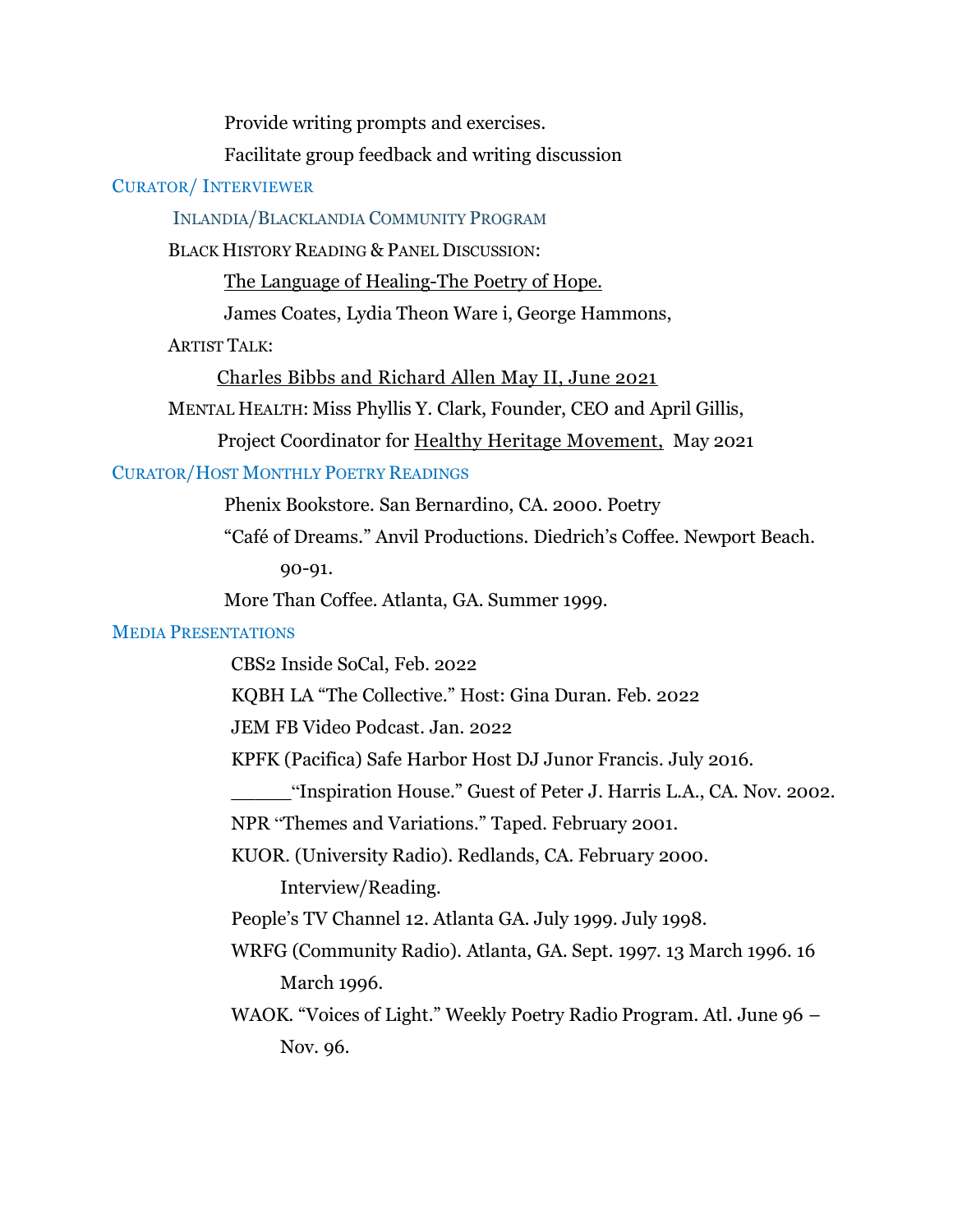Eat Nobody Last. Recording. Encino, CA. Red Dancefloor Press. June 1991.

KUCB. Santa Barbara "Red Dancefloor Press Poetry Reading.", CA. Oct 1991

### **PUBLICATIONS**

#### ARTICLES:

SOUTHERN CALIFORNIA NEWS GROUP: INLANDIA LITERARY JOURNEYS

"Project aims to preserve Black History in the Inland Empire." Feb. 2022 "Here's a beginner's guide to excellent Indigenous literature." Dec.. 21

"Literary Horizons should be broadened to include Black writers." Jan. 2021.

"Virtual readings, workshops keep writers connected during coronavirus times." Oct. 2020.

"Writing through the grieving process of self-isolation brought by Coronavirus." April 2020.

"Attending an open mic event can have some serious health benefits." Oct. 2019.

"Here's how busy poets and authors can create their own writing retreat." May 2019.

INLAND VALLEY NEWS POMONA, CA

Non-Profit Organization AASC Recognized by Olympic Committee. Feb. 22, 2001

Harris Hosts Inspiration House: Voice Music for Hole Living. Jan. 18, 2001

Dr. James Benson, Educator/Musician Releases New Jazz CD "Gow Dow" Dec. 7, 2000

Prototypes, Vocational & ESS Chosen for National Welfare to Work Project. Aug. 24, 2000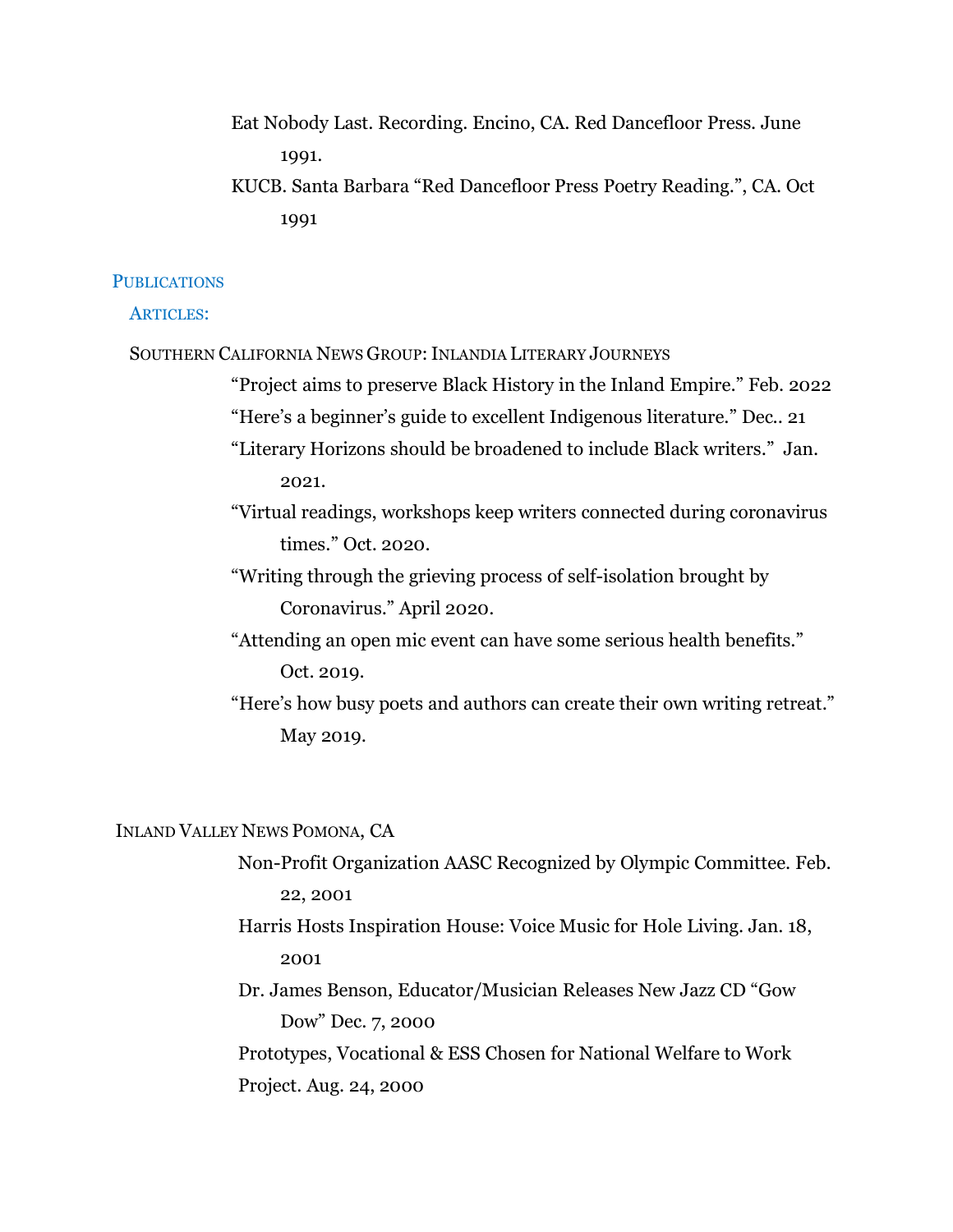Janine Davenport Appointed New President of the Inland Valley Committee of the Black Chamber of Commerce of Orange County. Aug. 24, 2000 Call for Congress to Apologize for Slavery. Aug. 10, 2000 Dance Theater Files Suit Against the City of Los Angeles & CRA. Aug. 10, 2000 Was J. Edgar Hoover a Black Man? Aug. 10, 2000 Actor Michael Beach Endorses the African Village Weekend. Aug. 3, 2000 The Lady with the Golden Needle. Aug. 3, 2000 Fulbright Scholar Denied Tenure at Pomona College July 27, 2000 Tell the World Who You Are with Ericole Ts July 27, 2000 Planning Your Future Success is Key to Life. July 20, 2000 Global Marketplace Comes to Anaheim Convention Center. July 6, 2000

#### POEMS-ESSAYS-FICTION

"Pandemic in the Fourth Dimension" Spectrum 30. Pasadena, 2022.

"Inside a Burning Building" *Gathering: A Women Who Submit Anthology*. Santa Cruz, 2021.

"Swoon", "Bedspreads", "Right Below the Surface", "Stevenson's Swing",

"San Bernardino 1994", "Trompe L'oeil." *Cholla Needles 59.* Joshua Tree 2021.

"gargoyles and goddesses", "Incident in Blue", "The Scent of Patchouli." Alta Dena Poetry [Review.](https://www.altadenapoetryreview.com/post/3-poems-by-romaine-washington) Altadena. 2021

"gargoyles and goddesses", "Arid", "Subterranean Aggressions." *[Pandemic](https://tinyurl.com/PandemicSummerE-Chap) Summer* Riverside, 2020

Essay: "at the end of the devil's breath,"

Poems: "Magnolia Estates," "Cul-de-sac is French," "Back at the Ranch," "Memory is a Map Rezoned," "From Bus to Badge," "Carousel Mall," "San Bernardino, 1994," "Descent," "Boxed In," "at the end of the devil's breath." *San Bernardino, Singing*. Riverside. 2020. "at the end of the devil's breath." *Accolades: A Women Who Submit Anthology*." Santa Cruz. 2020.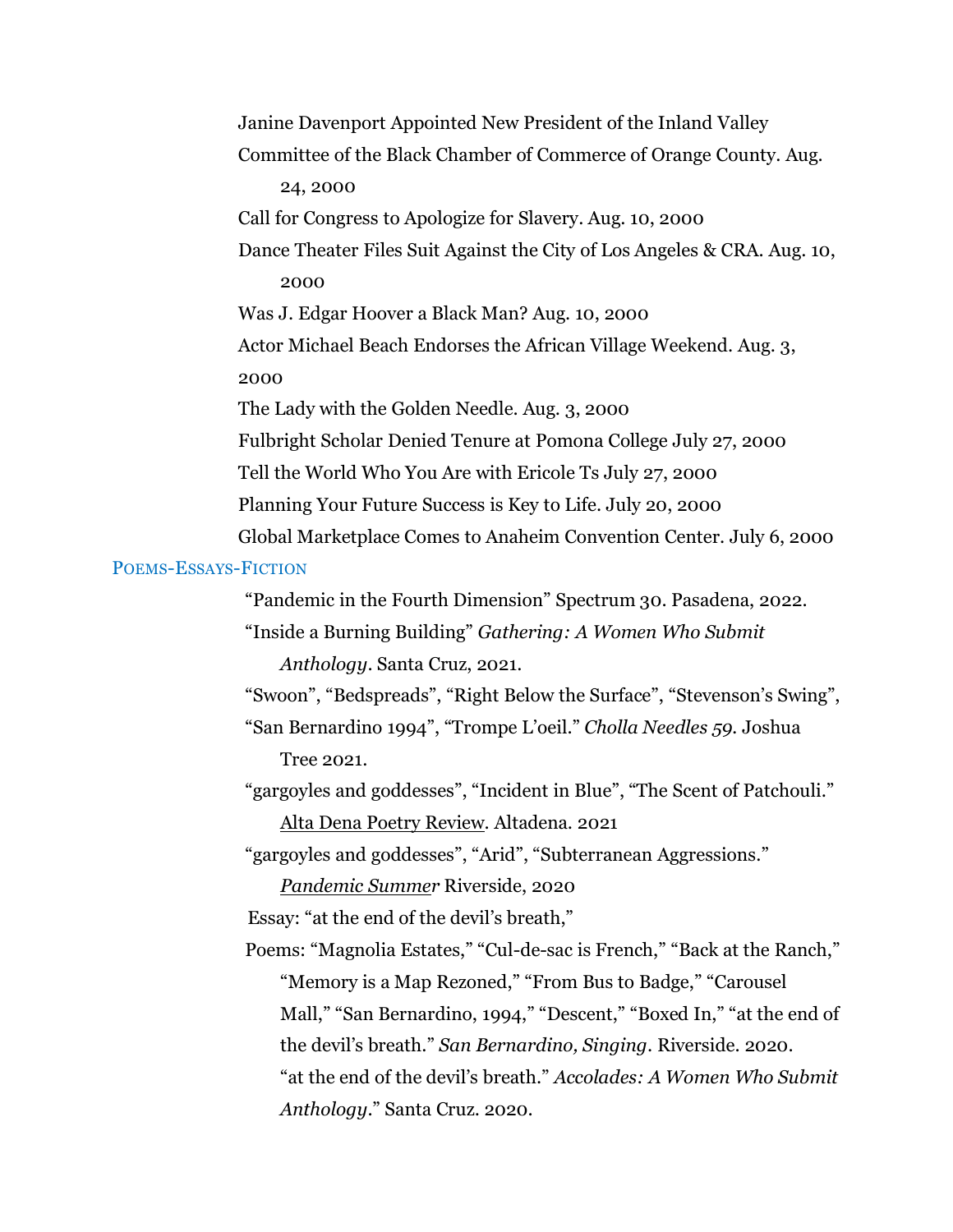"Empty Nest," "Time Transfusion," "purgatory has an address," "I Go Back to the Middle of Your Kiss." *Cholla Needles* 39. Joshua Tree 2020.

"Nuzzle" and "Shrinking." Is It Hot In Here Or Is It Just Me?: Women Over Forty Write on Aging. Pittsburgh. 2019.

"Childman in the Motherland," "All-American Pastime," "Saguaro," "Br'er Boombox." Cholla Needles 36. Joshua Tree 2019.

"Salty," "Nooks and Knobs." *Inlandia*. Riverside. 2019.

"Westside," "Magnolia Estates," "The Flavor of Jazz," "Meditations in Dissolving Boundaries," "Coloring Grid." *Cholla Needles 32.* Joshua Tree 2019.

Blog Post: "A Thriving Writing Workshop in San Bernardino."

*Poets & Writers Readings & Workshops Blog.* online April 2019. "Burning Bush." *Redlands Review.* Redlands. 2019.

"at the end of the devil's breath." Voicemail Poems. online April 2018.

"Life and Death Speaks," "On Fire." *Spirit Fire Review.* online Feb. 2018.

"Ground Swell," "Helium," "When Palms Breathe." *Inlandia.* Riverside. 2017.

"Inseparable," – Nominated for Best of the Net.

"The Joy of Elohim," "The Blessing of a New Day," "I Wait." *Spirit Fire Review.* online Feb 2017.

"My Daughters." *Lengua Larga Boca Abierta*: *Trump Zine*. Ca, 2017:7.

"New Moon Empty Sky." Short story. *Dirty Laundry: Women of Color Speak About Dating and Domestic Violence.* Atlanta, The Center for Self-Actualization, 2016:25, 2004.

"No Me Moleste." *Women of Color Network Voices,* 1. online 2015: 22.

"Clemency." *Stand Our Ground.* Pennsylvania, Freedom Seed Press, 2013: 240.

Essay: "Walk in My Shoes." Essay. *Becoming a Teacher.* N.J., Merrill/Pearson, ed. 8, 2008: 78. Teacher Education Textbook, Spotlight Teacher.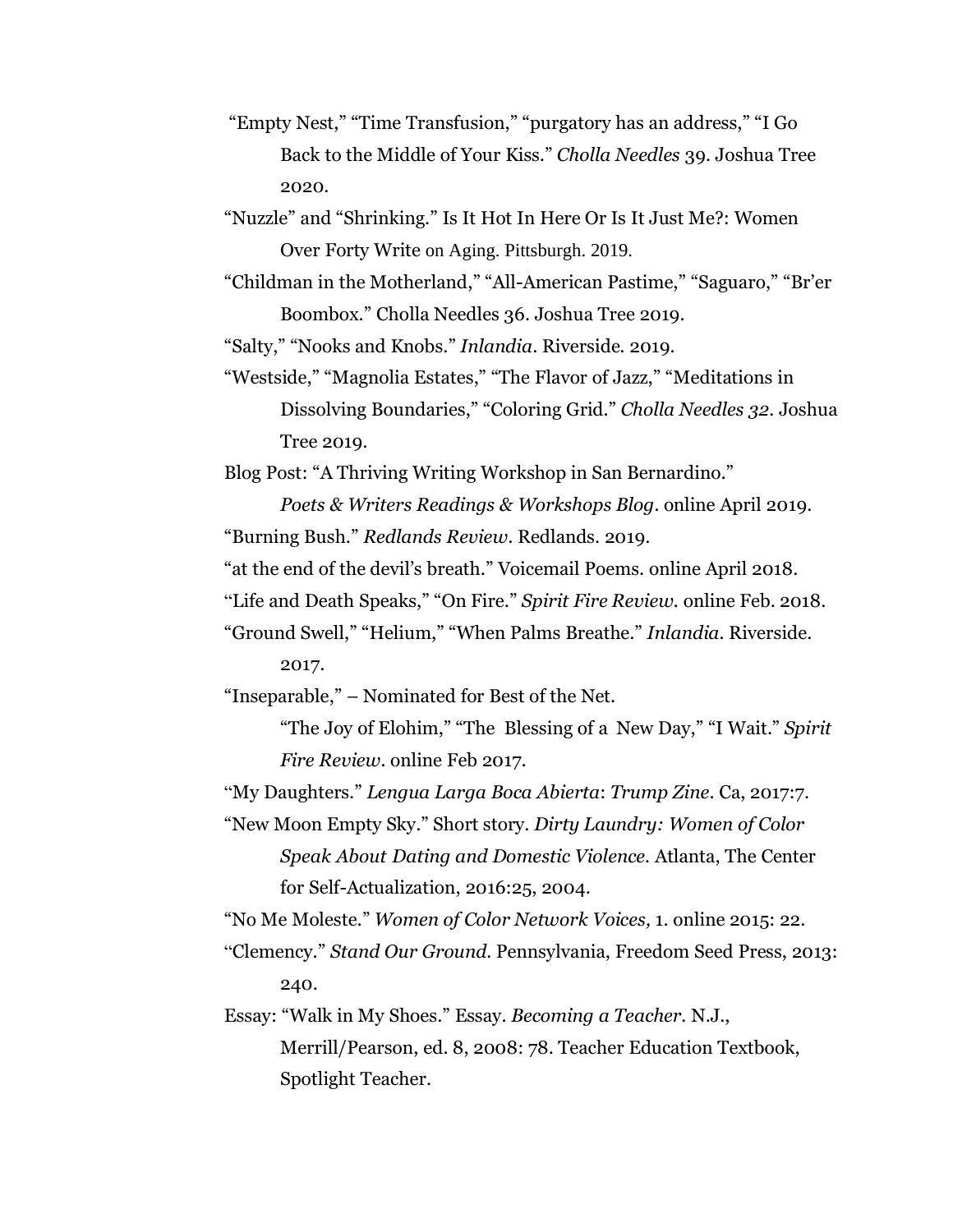- Essay: "Si Se Puede It Can Be Done." Essay. *Becoming a Teacher.* N.J., Merrill/ Pearson, ed. 8, 2008: 279.
- Essay: "Bridging the Pop-Culture Gap." Essay. *California English*, 12-2. (Nov. 2006): 13
- Poem: "One More Notch." *California English*, 12-2. California Association Teachers of English (CATE) (Nov. 2006): 16
- "Diminutive." "The Voice of Poetry." *Number One. Valdosta Technical College*, Valdosta, GA 2004: 19
- Poem: "One More Notch." *Defining Moments,* Plymouth Anthology, Teacher/ Writers. Plymouth Writers Group. Plymouth, 2003.
- "The Boy Next Door," "A Tribute to Spike Lee. "*Brothers & Others.* Ca., Esi Black Women Writers, 2002: 63, 68.
- "A Tea Time Journey." *In the Company of Women.* Miami, Poet Works Press, 2001: 74.

"Jazz." *Blue Milk*. Atlanta. 1999

\_\_\_\_\_\_ *Buckle &.* Buffalo, N.Y. Spring/Summer 1999

"Calling Home." *Drumming Between Us*. 1999: Vol. 1&2

"We," "Your Favorite Dish." *Drumming Between Us*. 97: Vol. 3:1

"Object Lesson #1." *The Black Scholar.* Vol. 25:3 Summer 95

"My Son is a Cowboy." *Hip Mama.* California. Summer 95.

"Drowning - Object Lesson #2." *Lullwater Review: Emory University.* 6- 1(Spring/Sum. 95): 30.

"Faith." *Daughter of Sarah.* Evanston, Ill. Summer 94.

\_\_\_\_\_\_ *Wellspring.* 4-5&6. Sept.-Dec. '82) 35.

"We Need Video Cam Eyes." The Verdict is In. San Francisco, Manic D Press, 1992.

"When the Other Woman is a Couch." Inky Blue. Comptche, C. Fall 91:5 "The Gods of Medicine." *Sheila-Na-Gig.* Torrance, CA. 91

\*published under: Marsha Muscato

"Lost," "Limbobo Blues," "I Dream You Different," "Kiss," "Al Jareau," "Gray Days," "Bleach," "Monster in the Night," "Wind in the Fire." *Red*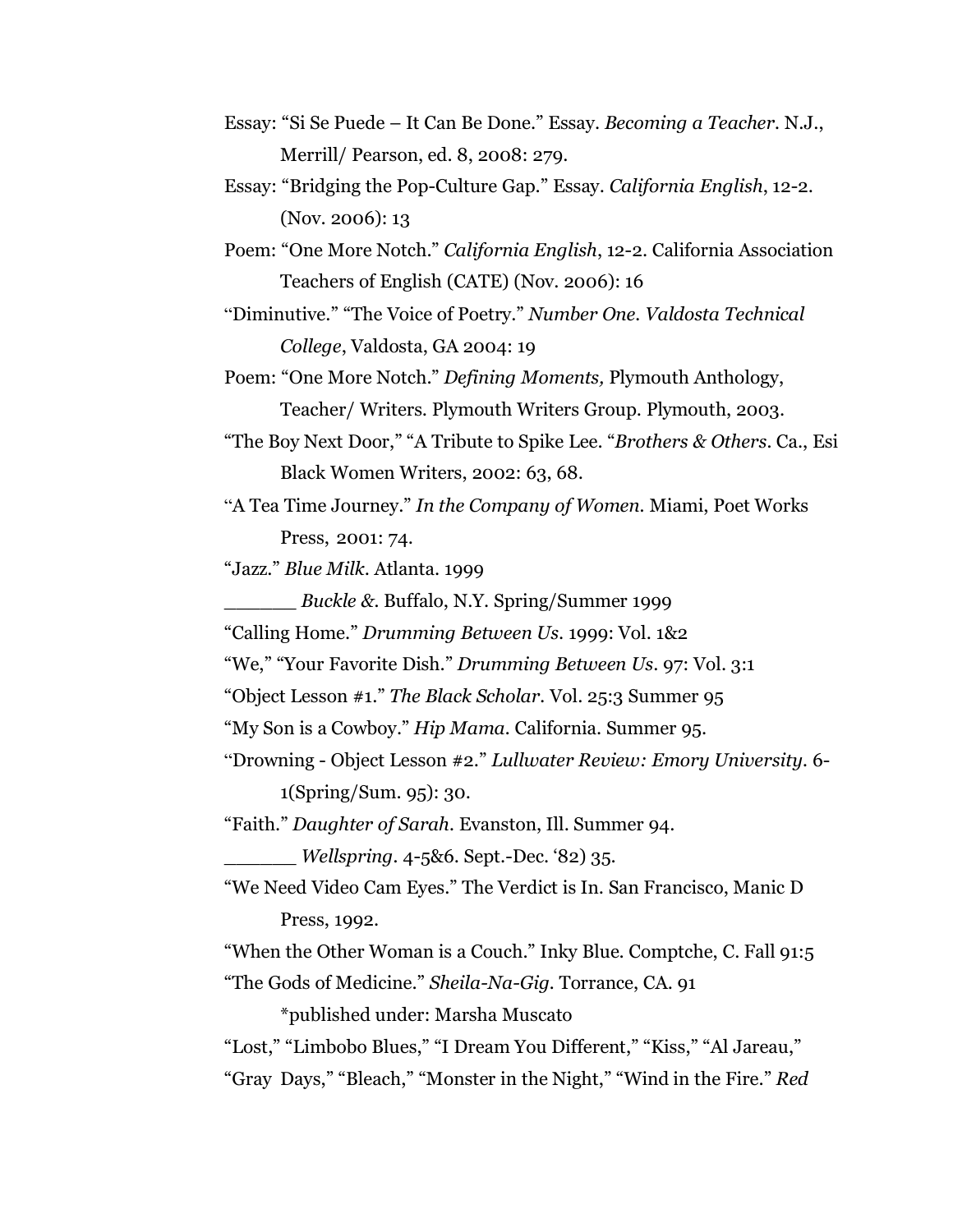*Dancefloor Press*. Canoga Park, CA. 91. \*published under: Marsha Muscato "The Facts are Invisible." *New Directions.* Howard University. Washington, D.C. April, 81. Published under Romaine Harden "Suspended Animation." New Directions. Howard University. Washington, D.C. April, 80. Published under Romaine Harden "Nature's Cry." Vegetarian Times. (July/August 79): 32. Published under Marsha Romaine Harden POETRY READINGS FEATURE- \*P indicates part of a Group Program Event National Women's Month Reading. Curator: Mary Tawadros. dA Center for the Arts. March 2022 Gathering: A Woman Who Submit Anthology Roar Shack Reading. Host: David Rocklin. *Zoom* Feb. 2022 One Mic, One Globe. Poet Society. Curator and Host: Josh Evans *Zoom* Feb. 2022 Notes for Nina Birthday Tribute. Curator and Host: Dr. Natalie Graham. Cynthia Briano, Nikia Chaney, Romaine Washington Segerstrom Center for the Arts. IG Live @segerstromarts. Feb. 2022 Expression LA. Studio City Library. Dec. 2021 Altadena Arts Festival at Charles White Park. Oct. 2021 Fourth Sunday Poetry at the Claremont Library. *Zoom.* June 2021 California Imagism Gallery. Multi-Author Book Release Party. Ontario, June 2021. \*P Freedom in Full Bloom. Juneteenth Reading. Curator: Dr. Nathalie Graham. Segerstrom Center for the Arts Argyros Plaza. Costa Mesa. June 2021. \*P Rapp Saloon. *Zoom.* Curator: Cynthia Alessandra Briano. Santa Monica. May 2021. Culturama: Poetry Month. *Zoom*. Curator: John Brantingham. Mt. SAC. April 2021 A Garden of Verses. *Zoom.* Claremont, CA. April 2021. \*P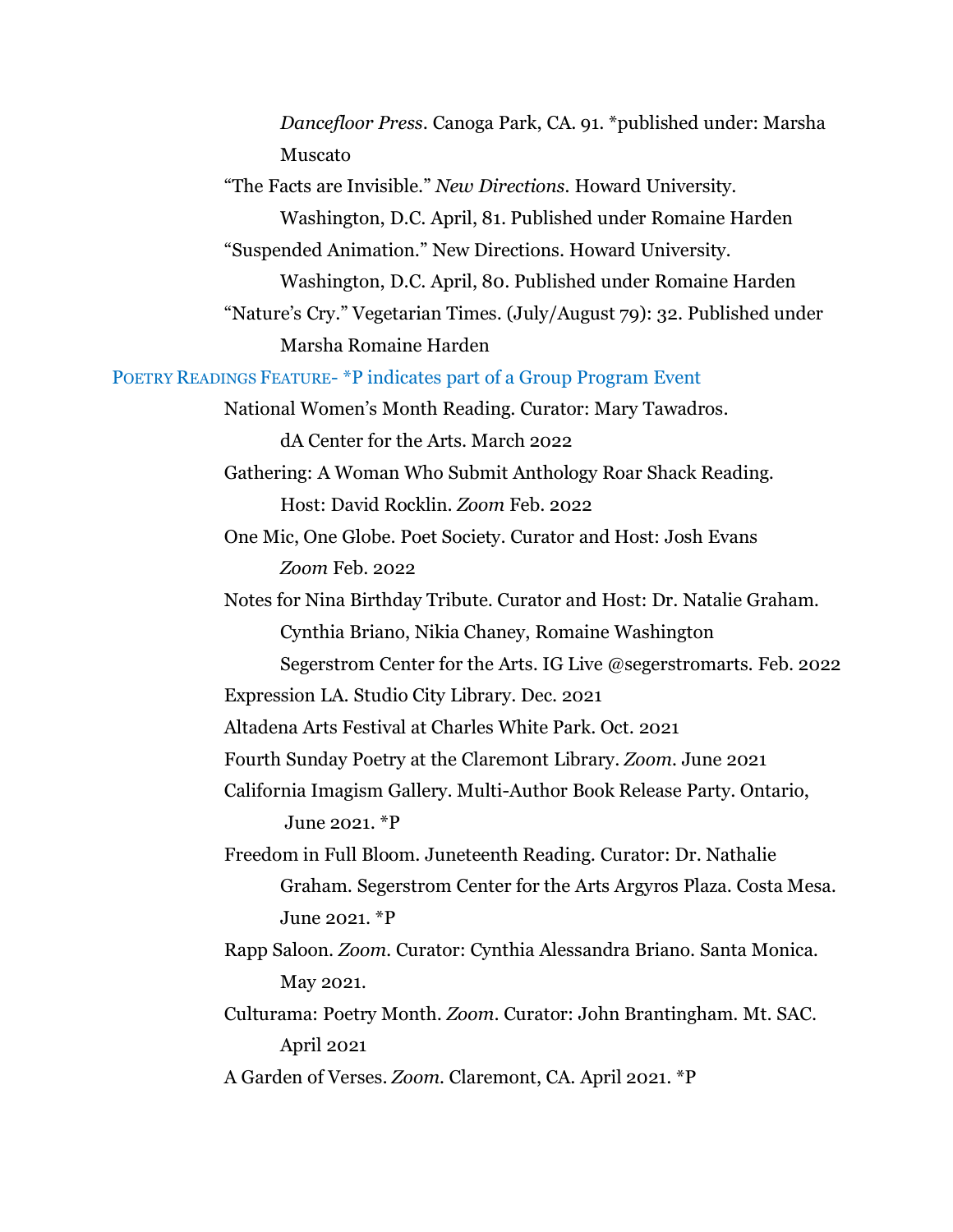- Slow Unraveling of Living Ghosts: A Pandemic Poetry Event. March 2021. Inlandia. \*P
- AltaPoems Reading & Open Mic. *Google Meets.* Curator: Khadija Anderson. March. 2021

Artswalk. Riverside Public Library. Inlandia/Blacklandia. *Zoom.* Feb. 2021.

Cholla Needles. *Zoom.* Curator: Rick Soos. Joshua Tree. September 2020.

Poets & Allies for Resistance. *Zoom.* Curator: Khadija Anderson. June 2020.

Cholla Needles. *Zoom*. Curator: Rick Soos. Joshua Tree. May 2020.

Artswalk. Riverside Public Library. Inlandia Institute: Feb. 2020.

Poets & Allies for Resistance. Curator: Khadija Anderson. Dec. 2019.

A Garden of Verses. Rancho Santa Ana Botanic Garden. Claremont. April 2019. \*P

Open Door Poetry Reading @ Battery Books. Pasadena, CA. March 2019.

Pasadena LitFest. Poets & Allies Curator: Khadija Anderson. May 2018. \*P

- A Garden of Verses. Rancho Santa Ana Botanic Garden. Claremont. April 2018. \*P
- Poets & Allies for Resistance. Curator: Khadija Anderson. Pasadena April 2018.

PoetrIE Presents: Sin Filtro Workshop, Reading & Conversation. Curator: Isabella Quintero. San Bernardino. 2018

Art Share L.A. *un::fade::able Sandra Bland Reading.* Curator: F. Douglas Brown. Los Angeles, CA., 2017. \*P

Art Night: PoetrIE. Curator: Nikia Chaney. San Bernardino, CA April 2017.

- A Garden of Verses. Rancho Santa Ana Botanic Garden. Claremont. April 17. \*P
- Artswalk. Riverside Public Library. Inlandia Institute: Riverside, CA. April 2017.

Lady & the Blues: Art & Poetry from African American Women. Curator: Nikia Chaney. Garcia Center for the Arts. San Bernardino, CA. Feb. 2017. \*P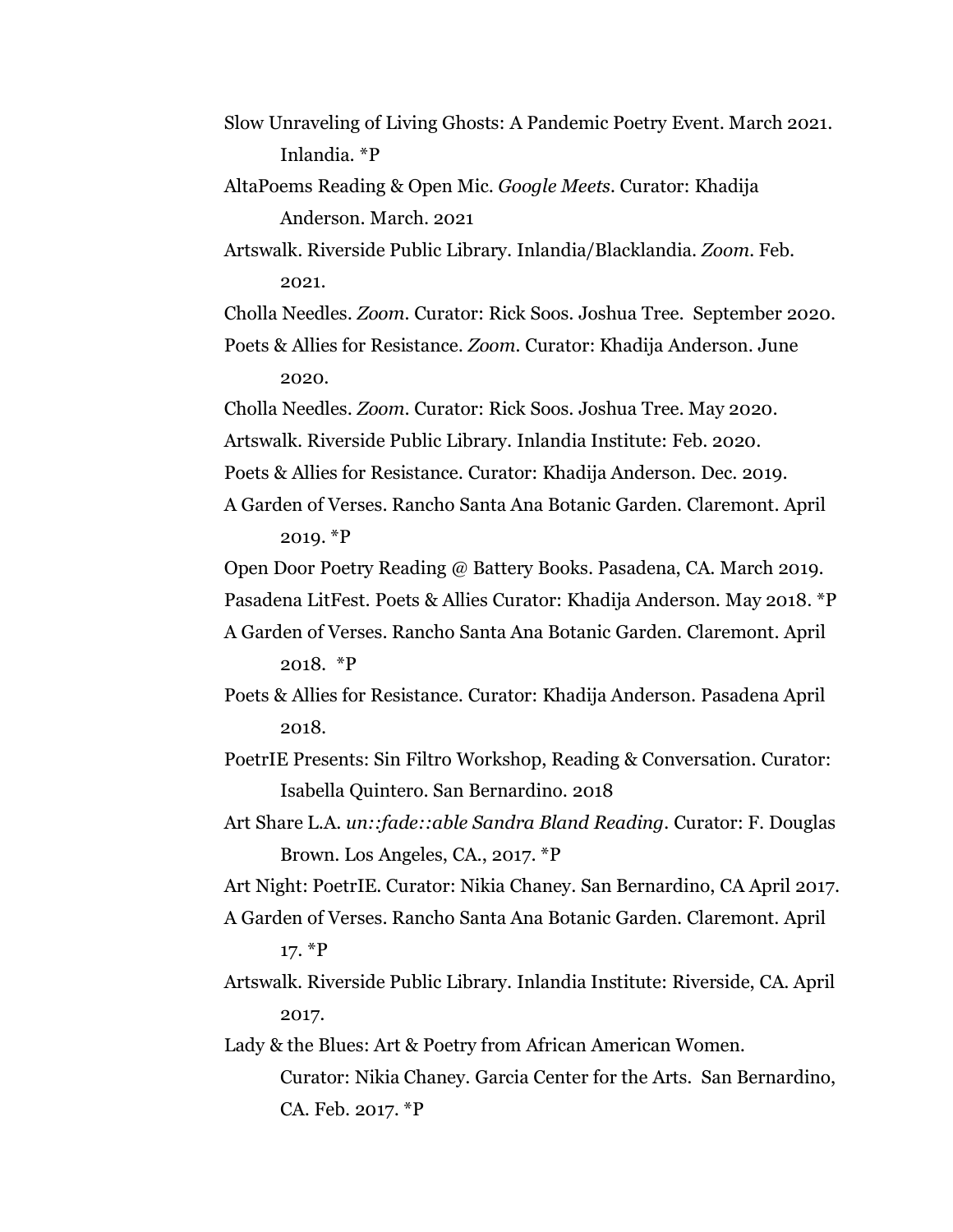4th Sunday Poetry at the Claremont Library. Claremont, CA. Jan. 2017. CSUSB Black History Program. Feb. 2016 \*P A Mic and Dim Lights. Curator: Cory Cofer. Pomona. July 2001. E. Lyn Harris Book Signing/Lecture." Orange Show Pavilion. San Bernardino, Aug. 2001. \*P Iyanla Vanzant Book Signing/Lecture. CSUSB, San Bernardino. Feb. 2001. Inland Empire Book Festival. SBVC, San Bernardino. October 2000. African Village. Los Angeles County Fair, Pomona, CA. September 2000. Snap Snap Poets. Interpretive Dance/Poetry Reading. Pomona Valley Mining Company, May 2000. College Night. High Museum of Art. Atlanta. Sept. 1997. \*P Callanwolde's Fine Arts Center. Atlanta. Sept. 1997. World Stage Center. Leimert Park, Los Angeles, CA. April 4, 1997. Valentine's Program. Abu Fine Arts. Atlanta, GA. Feb. 1997. Slam Festival Atlanta Team Member: Gayle Danley, Tom Zezieul, Chris Chandler. Art Gallery, Not Another Café, The Michigan Theater. Ann Arbor Michigan. June 1995. Spoken Word Festival. DeKalb College, DeKalb, GA. June, 1995. Laguna Poets. Upchurch Brown Bookstore. April 1994. Black History Month Banquet. CSUF., Fullerton. Feb. 1994. Living Planet. Long Beach, CA. January 1994. "A Winter Solstice Celebration." Old Pasadena Bookstore. Dec. 1993. Midnight Special Bookstore. Santa Monica. Jan. 1993. Nov. 1993. "L.A. Poetry Ensemble." Gaga Coffee House. October 1993. Beyond Baroque. Venice, CA. June 1993. Farenheit 451 Bookstore. Laguna Beach, CA March 1993. June 1991. *The Verdict Is In* Publication Party: Dutton's Brentwood Bookstore. Oct. 1992. Iguana Café. Hollywood, CA Aug. 1992. Host: Ambrosia Coffeehouse. Encino, CA Aug. 1991.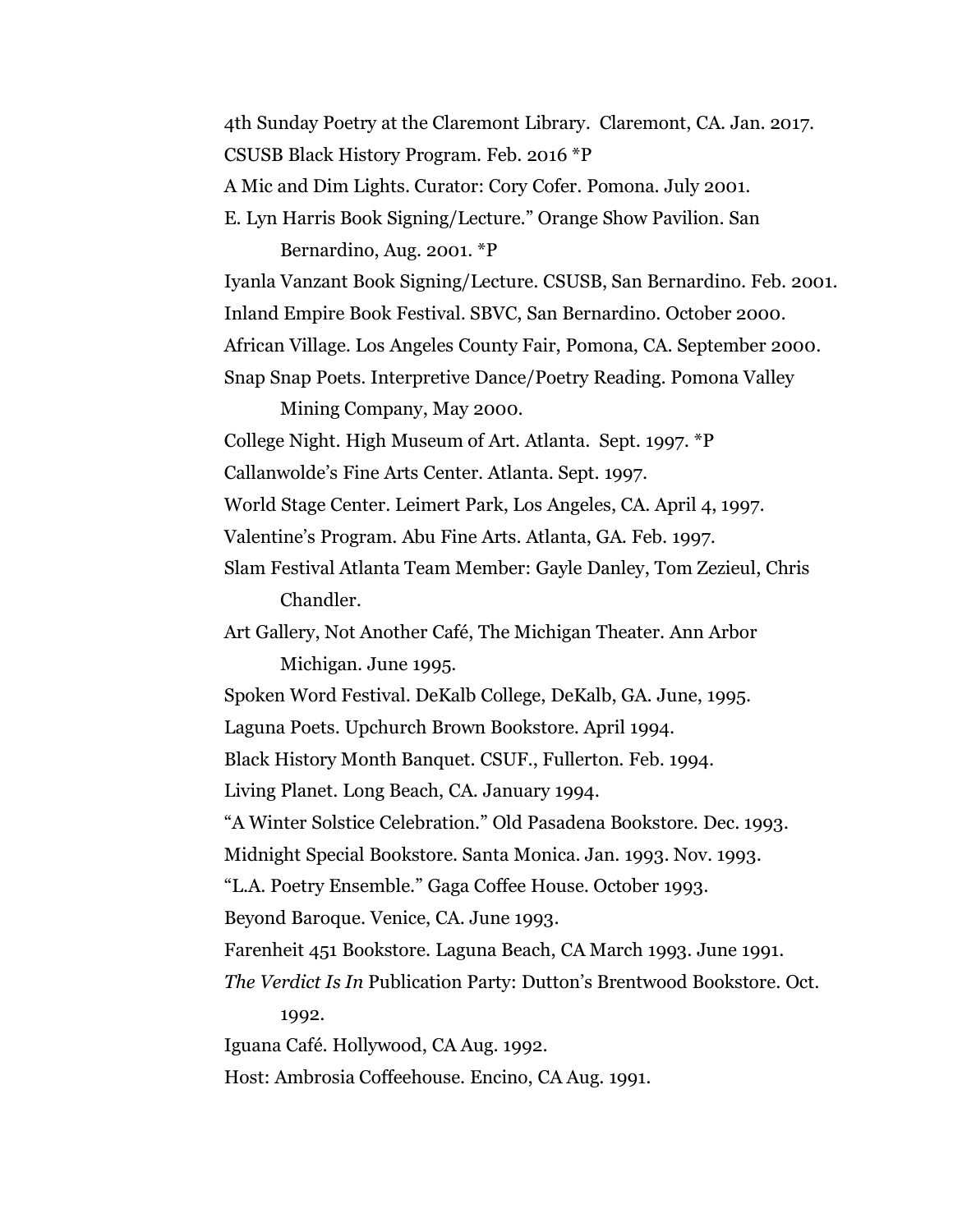*Coffeehouse Chatter.* Poetry Publication Reading. Ambrosia. Encino, CA. June 1991.

The Whole. West Los Angeles. CA. Oct. 1991.

Poetry in the Park – Arts Celebration. Pierce College. Woodland Hills, CA. Oct. 1991.

Poetry Jazz. Sea Cove Restaurant. Oct. 1991.

Soulvisions. Curator: Sunji Ali. Electronic Café. Santa Monica, CA. Sept. 1991.

Museum of Neon Art (MONA). Glendale, CA. Aug. 1991. \*P

L.A. Poetry Ensemble. Van Gogh's Ear and Coffee Bedlam. June 1991.

Higher Grounds Black History Month Program. Highland Grounds.

Hollywood, May '91.

Regency Roast Coffeehouse. Brea, CA. May 1991.

Art Festival. South Coast Village Art Gallery. Costa Mesa, CA April 1991.

Alta Coffeehouse. Newport Beach, CA April 1991.

William Lamb Gallery. Brea, CA March 1991.

Laguna Beach Library. Laguna Beach, CA March 1991.

## FAITH-BASED READINGS & WORKSHOPS

- Loma Linda University. Poetic Voices Poems of Hope. Zoom. Nov. 2020 Sister-to-Sister Women's Conference, Palm Desert. Guest of New Hope Missionary Baptist Church, San Bernardino, CA. 2019
- Women's Conference Guest of Twice Blessed Christian Center. San Bernardino, 2019.
- Workshop Presenter: *Good Grief! There is Such a Thing.* Sister-to-Sister Women's Conference, New Hope Missionary Baptist Church, San Bernardino, CA. 2011

Workshop Presenter: *Word Warrior: Living Your Prayer Life.* Sister-to-

Sister Women's Conference, New Hope Missionary Baptist Church, San Bernardino, CA. 2010

Sister-to-Sister Women's Conference, Desert Hot Springs. Guest of New Hope Missionary Baptist Church, San Bernardino, CA. 2008 Interdenominational Theological Center. Atlanta. Jan. '99. March '98.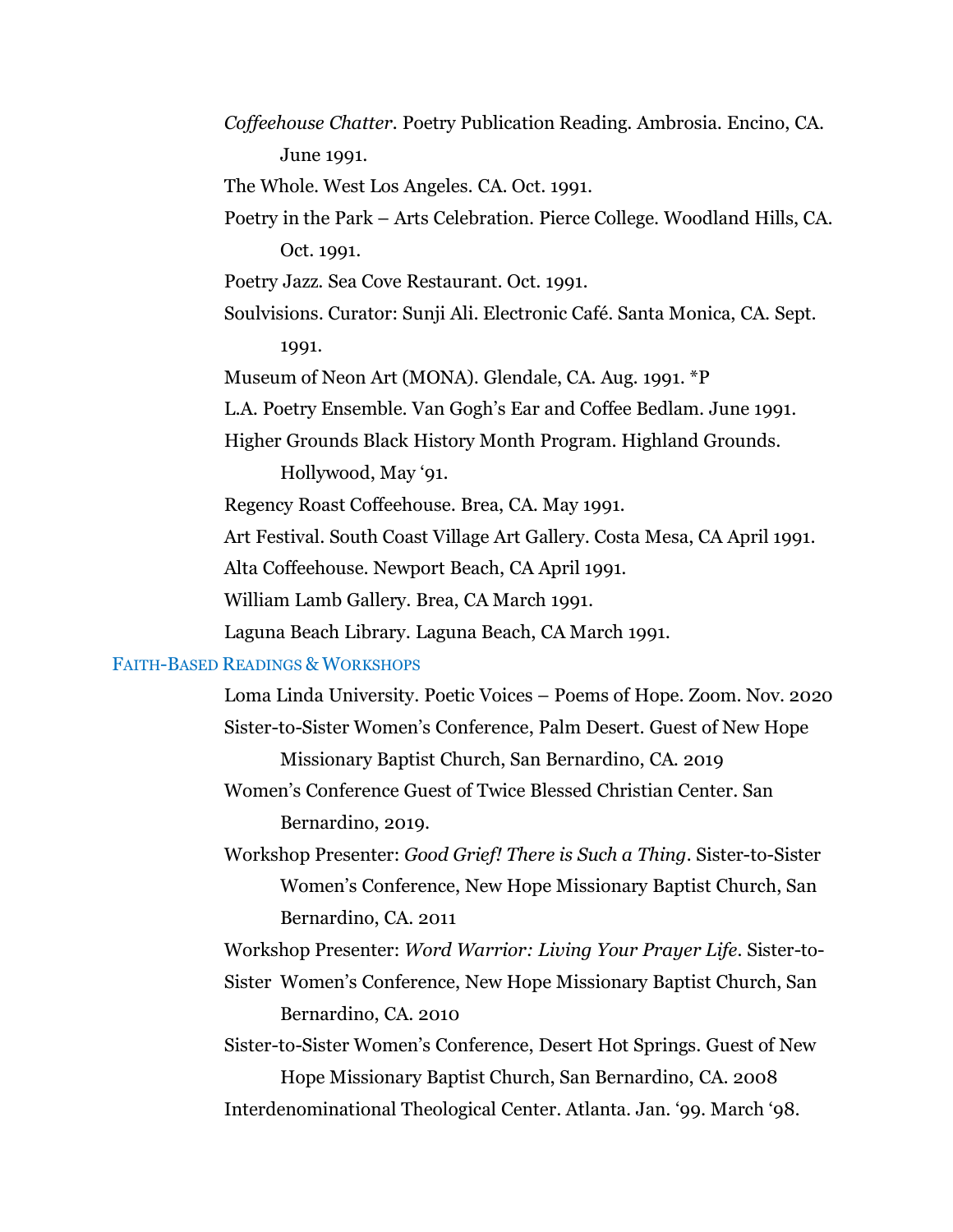Men's Day Celebration. First African Baptist Church. August 1998.

The Sistah's Hour. Stone Mountain GA. March 1998.

Columbia Community Connections. Decatur, GA. March 1998.

Sweet Auburn Youth Day Celebration. Ebenezer Baptist Church. Nov. 1997.

Center for Positive Aging. First Baptist Church, Atlanta. April, 1997.

Christian Women's Fellowship. Ray of Hope Church. Atlanta, Feb. 1997.

Disciples of Christ Southern Regional Conference. Epworth by the. Sea, St. Simon's, GA. Nov. 1996.

# MEDIA PRESENTATIONS

KQBH The Collective Guest of Gina Duran, Feb. 20,2022

CBS2 Inside SoCal, Feb. 6, 2022

JEM FB Video Podcast. Jan. 26, 2022

KPFK (Pacifica) Safe Harbor Host DJ Junor Francis. July, 19 2016.

\_\_\_\_\_"Inspiration House." Guest of Peter J. Harris L.A., CA. Nov. 2002.

NPR "Themes and Variations." Taped. February 2001.

KUOR. (University Radio). Redlands, CA. February 2000.

Interview/Reading.

People's TV Channel 12. Atlanta GA. July 1999. July 1998.

WRFG (Community Radio). Atlanta, GA. Sept. 1997. 13 March 1996. 16 March 1996.

WAOK. "Voices of Light." Weekly Poetry Radio Program. Atl. June 96 – Nov. 96.

Eat Nobody Last. Recording. Encino, CA. Red Dancefloor Press. June 1991.

KUCB. Santa Barbara "Red Dancefloor Press Poetry Reading.", CA. Oct. '91

# PROFESSIONAL ORGANIZATIONS

Women Who Submit 2019 - Present

Poets and Writers. 2016 - Present

Association of Writers and Writing Programs (AWP) 2016 – Present California Association of Teachers of English (CATE), 2016 – Present